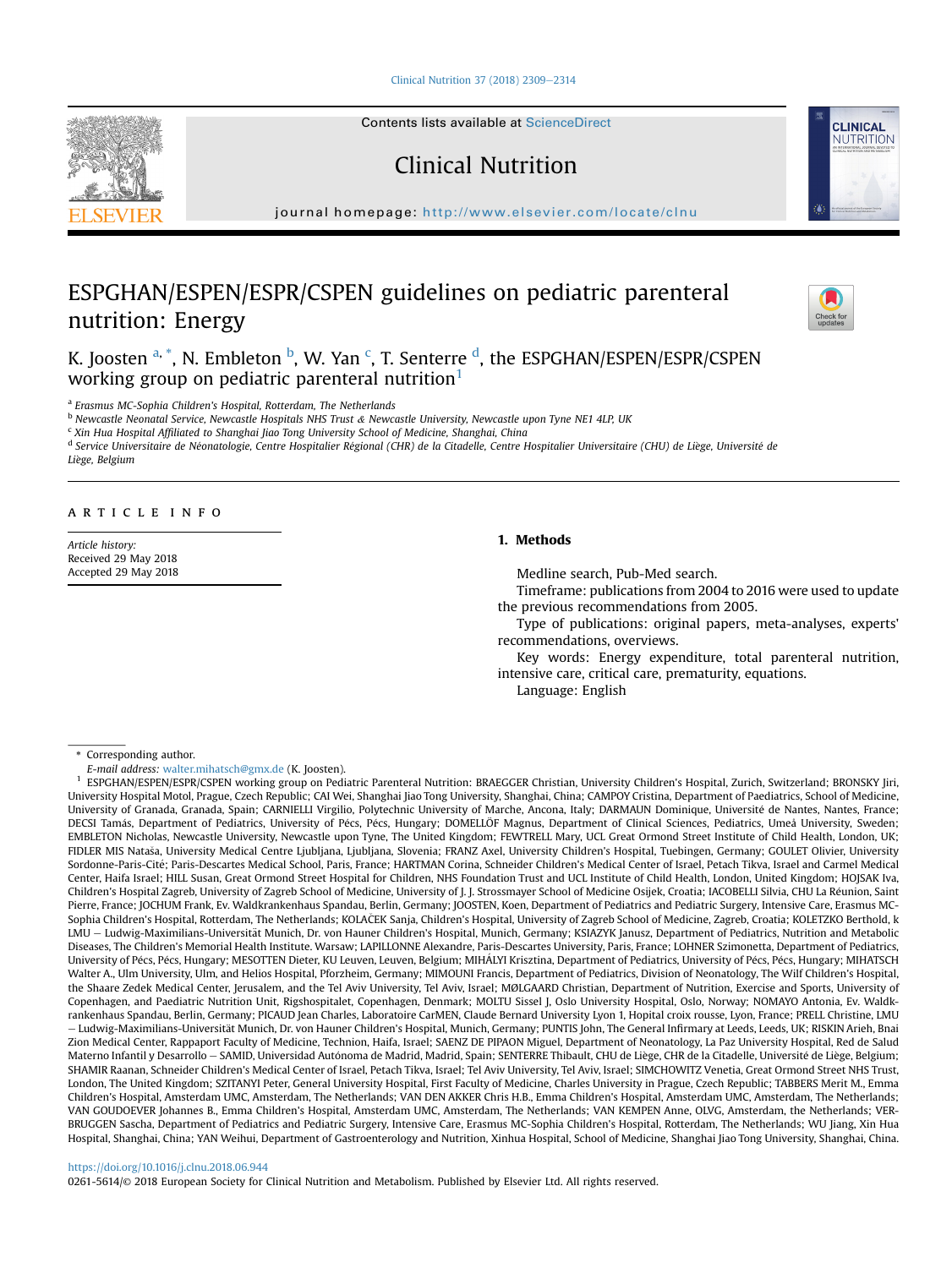Table: Recommendations for energy in parenteral nutrition (PN)

- R 2.1 For calculation of resting energy expenditure (REE) the use of Schofield's equation for weight can be recommended (LOE  $2+$ , GPP, conditional recommendation)
- R 2.2 Total parenteral energy requirements of stable patients can be calculated from resting energy requirements with adding constants for physical activity, (catch-up) growth and adjusted for disease states that increase or decrease REE (LOE  $2+$  RG 0, conditional recommendation)
- R 2.3 In a subgroup of patients with suspected metabolic alterations or malnutrition, accurate measurement of energy expenditure using indirect calorimetry is desirable (LOE 3, GPP, conditional recommendation)
- $R$  2.4 On the first day of life of premature neonates, at least 45–55 kcal/kg/day should be provided to meet minimal energy requirements (LOE  $2+$ , RG 0, strong recommendation)
- R 2.5 After the initial postnatal nadir of weight loss, aiming for a weight gain of  $17-20$  g/kg per day in very low birth weight infants is recommended to prevent dropping across weight centiles i.e. growth failure (LOE  $2+$ , RG 0, strong recommendation)
- R 2.6 In very low birth weight infants, to approximate intra-uterine lean body mass accretion and growth, energy intakes of  $90-120$  kcal/kg/day should be provided (LOE  $2++$ , RG B, strong recommendation)
- R 2.7 Reasonable parenteral energy requirements after the acute phase of critical illness can be estimated from REE (LOE 2-, RG 0, conditional recommendation)
- R 2.8 In the stable phase of critical illness energy requirements can be increased by ~1.3 times REE to enable growth and catch-up growth and further increased in the recovery phase (LOE2-, RG 0, conditional recommendation)
- R 2.9 Withholding PN for 1 week in critically ill children while giving micronutrients can be considered (LOE1+, RG B, conditional recommendation)

## 2. Introduction

Energy supply needs to meet the nutritional needs of the patient which include basal metabolic rate, physical activity, growth, diet induced thermogenesis and correction of pre-existing malnutrition. Excess energy intake may increase the risk of complications both in the short and longer term, such as hyperglycaemia which may increase the risks of complications such as infection, impaired liver function due to steatosis, or abnormal metabolic programming [\[1\]](#page-4-0). Inadequate energy supply may result in impaired growth, loss of body tissue including lean mass, sub-optimal motor, cognitive and behavioural development, and impaired immunity, and may also increase the risks of serious morbidity and mortality in infants and children [\[2\].](#page-4-0)

Protein intake recommendations aim to meet needs for lean mass accretion and not to provide energy for metabolic functioning, however energy intake recommendations presented include energy intake from all sources including proteins, lipids and carbohydrates. Inadequate energy provision may therefore limit growth (or other outcomes) because protein is used as an energy source (through carbon metabolism) and no longer available for accretion into body tissue. Because splanchnic metabolism contributes significantly to whole body energy and protein turnover, and because some nutrients are excreted in the stool, energy requirements are generally  $10-20\%$  higher when fed primarily via the enteral compared to the parenteral route.

An adaptation of Atwater factors (energy content of protein, carbohydrate and lipid correspond to 4, 4 and 9 kcal/g respectively) is useful in clinical practice to calculate metabolisable nutritional energy intake. However, the energy available from macronutrients differs between parenteral and enteral sources. The gross energy content of 1 g of amino acid (AA, 4.8 kcal/g) is about 10% lower than that of 1 g of protein (5.4 kcal/g). In addition, the energy provided after oxidation of 1 g of AA into urea is 3.75 kcal whereas the energy of 1 g AA stored in protein is 4.75 kcal, a value identical to gross energy  $[3-5]$  $[3-5]$  $[3-5]$ . Gross and metabolisable energy content of glucose (3.75 kcal/g) is less than that of more complex carbohydrate (4.2 kcal/g). Lipid metabolisable energy content of intravenous lipid emulsions (ILE) is similar to gross energy (9.3 kcal/g) but could be lower when ILE contain medium chain triglycerides (MCT) and higher for long chain fatty acids (LC-FAs) [\[3,4\].](#page-4-0) When glycerol energy content is added to lipid content, energy content of ILE is around 10 kcal/g. These differences are not easy to incorporate into clinical practice. This explains why energy requirements in parenteral nutrition (PN) are close to that in enteral nutrition and Atwater factors are frequently used to calculate energy intakes (4 kcal/g for protein and carbohydrate and 9 kcal/g for lipid)  $[6,7]$ .

It is not possible to determine precise individual energy needs in clinical practice, because the outcomes of interest are multiple (growth, repair and support for functional outcomes) and cannot be determined in the short term. In clinical practice, it is impossible to determine whether energy intakes may be, for example,  $10-20%$ above or below actual needs.

## 3. Components of energy needs

Total energy needs of a healthy individual are the sum of different components which can be divided into 4 main subgroups: basal metabolic rate (BMR), diet induced thermogenesis (DIT), physical activity (PA) and growth. Energy needs are affected by several factors including genetics, nutritional status, underlying diseases, energy intake, energy losses, age and gender.

BMR is the amount of energy needed for maintaining the vital processes of the body. It is measured in a recumbent position, in a thermo-neutral environment after  $12-18$  h fast, just when the individual has awakened before starting daily activities. In practice, this is impossible to measure in infancy and most of childhood, so resting energy expenditure (REE) is usually measured instead of BMR and does not differ by more than 10% from BMR. REE can be measured in a thermo-neutral environment, ideally before feeding or after a period of fasting. REE is increased in conditions such as inflammation, fever and chronic diseases and is decreased in hypothermia.

DIT reflects energy expended during food digestion, absorption and tissue synthesis and is affected by the route of substrate administration (oral, enteral or parenteral). DIT usually accounts for about 10% of daily energy needs  $[8]$ .

PA requires energy, and whilst this is minimal in preterm infants, in older children it accounts for a large proportion of total energy expenditure (TEE). However, TEE of a hospitalized child lying in bed is reduced by lack of PA. To account for energy needs related to activity, different metabolic constants (physical activity levels, PALs) have been suggested for multiplication of BMR: 1.0 for sleeping, 1.2 for lying awake and for sitting quietly, and  $1.4-1.5$  for standing quietly or sitting activities  $[9]$ . A PAL of 1.7 reflects a moderate level of activity for healthy children and adolescents and PAL levels of 1.5 and 2.0 are estimates for light and vigorous levels of activity [\[10\].](#page-4-0) Most children receiving PN will have low PALs.

The energy cost of growth as a percentage of total energy requirements decreases substantially during the first year of life from around 35% at 1 month to 3% at 12 months of age. This is approximately equivalent to 175 kcal/day at  $0-3$  months to 60 kcal/day at  $4-6$  months and 20 kcal/day for  $6-12$  months, and remains low until the pubertal growth spurt, when it increases  $[9]$ . The energy cost of growth in healthy children and adolescents is 20 kcal/day increasing to 30 kcal/day at peak growth velocity.

Children recovering from malnutrition need extra calories to correct their growth deficits i.e. weight and height. In such cases the additional energy needs for catch up can be estimated based on the difference in the centile position on a growth chart prior to the onset of illness. Alternatively, calculation may be based on the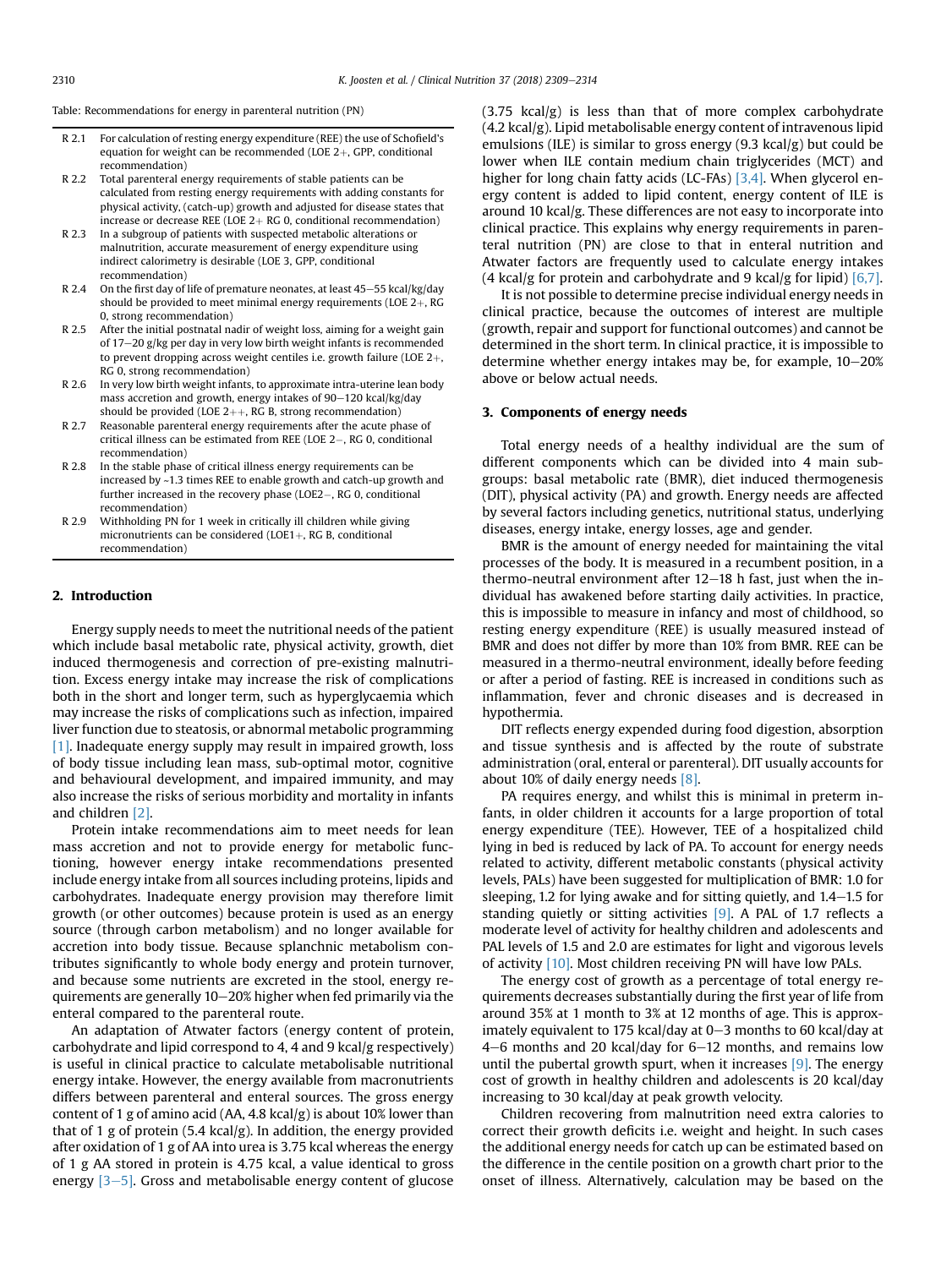actual weight multiplied by  $1.2-1.5$ , or more in severe cases of failure to thrive, although this is rarely the predominant nutritional aim during the period of PN.

# 4. Estimating and calculating energy needs

- R 2.1 For calculation of REE the use of Schofield's equation for weight can be recommended (LOE  $2+$ , GPP, conditional recommendation, strong consensus)
- R 2.2 Total parenteral energy requirements of stable patients can be calculated from resting energy requirements with adding constants for physical activity, (catch-up) growth and adjusted for disease states that increase or decrease REE (LOE  $2+$  RG 0, conditional recommendation, strong consensus)
- R 2.3 In a subgroup of patients with suspected metabolic alterations or malnutrition, accurate measurement of energy expenditure using indirect calorimetry is desirable (LOE 3, GPP, conditional recommendation, strong consensus)

Energy needs can be assessed using techniques such as indirect calorimetry and double labelled water, or calculated based on standard equations. The ideal method needs to account for factors such as PAL, disease state, need for catch-up, and ongoing growth. The differences in actual energy need versus calculated need based on general equations arise from additional factors which have to be taken into account such as energy losses from wounds, malabsorption, losses from diarrhoea, and sub-optimal body composition. In addition, the different routes of supplementation, oral/enteral or parenteral influence the total energy need.

Different equations to calculate REE, BMR and TEE have been developed. The main predictor for each component of EE is body weight, but it is important to note that height also accounts for some of the variability in energy needs [\[11\].](#page-4-0) Practitioners need to recognise that the estimation of EE using these standard equations can be unreliable but may be useful if indirect calorimetry is not feasible or available. However, in children with suspected metabolic problems or severe malnutrition, accurate measurement of EE using indirect calorimetry is desirable. REE should be measured in young infants and children with moderate to severe failure to thrive when knowledge of caloric needs is required for optimal clinical care. The Schofield-equation using weight and height to calculate REE was least likely to underestimate REE compared to measured REE and is therefore preferred  $[12]$ . Total parenteral energy requirements of stable patients can be calculated from resting energy requirements (Table 1) with adding constants for PA, catch-up growth and disease factors or from doubling the resting energy requirements [\[13\].](#page-4-0)

The energy requirements of infants and children in the previous ESPGHAN guideline of 2005 were derived from the 1985 FAO/ WHO/UNU recommendations while current recommendations are derived from the 2004 FAO/WHO/UNU recommendations [\[9\].](#page-4-0) On average the energy recommendations were substantially lower and taking into account the fact that no energy has to be added for enteral absorption of feeding  $(5-10%)$ , the current PN energy recommendations are thus lower compared with these of 2005. Table 2 shows absolute values for energy requirements in the acute,

| Table 1                                             |  |  |  |
|-----------------------------------------------------|--|--|--|
| Schofield's equations for calculating REE (kcal/d). |  |  |  |

| Age          | <b>Boys</b>                        | Girls                              |
|--------------|------------------------------------|------------------------------------|
| $0 - 3$ year | 59.5 $\times$ (weight in kg) – 30  | 58.3 $\times$ (weight in kg) – 31  |
| $3-10$ year  | $22.7 \times$ (weight in kg) + 504 | $20.3 \times$ (weight in kg) + 486 |
| $10-18$ year | $17.7 \times$ (weight in kg) + 658 | 13.4 $\times$ (weight in kg) + 692 |

#### Table 2

|          | Energy requirements (kcal/kg/day) for parenteral nutrition in different phases of |  |  |  |  |
|----------|-----------------------------------------------------------------------------------|--|--|--|--|
| disease. |                                                                                   |  |  |  |  |

|                                                        | 2005                                                             | 2016<br>Recovery phase                                         | 2016<br>Stable phase                             | 2016<br>Acute phase                                                   |
|--------------------------------------------------------|------------------------------------------------------------------|----------------------------------------------------------------|--------------------------------------------------|-----------------------------------------------------------------------|
| Preterm<br>$0 - 1$<br>$1 - 7$<br>$7 - 12$<br>$12 - 18$ | $110 - 120$<br>$90 - 100$<br>$75 - 90$<br>$60 - 75$<br>$30 - 60$ | $90 - 120$<br>$75 - 85$<br>$65 - 75$<br>$55 - 65$<br>$30 - 55$ | $60 - 65$<br>$55 - 60$<br>$40 - 55$<br>$25 - 40$ | $45 - 55^{\circ}$<br>$45 - 50$<br>$40 - 45$<br>$30 - 40$<br>$20 - 30$ |

<sup>a</sup> Recommended energy intake during the first day of life.

stable and recovery phase for different age groups. The recommendations in the acute and stable phase have to applied in the critical care setting, the recommendations in the recovery phase can be applied for all other patients.

# 5. Special considerations

# 5.1. Premature infants

| R 2.4 | On the first day of life of premature neonates, at least 45–55 kcal/kg/day<br>should be provided to meet minimal energy requirements (LOE $2+$ , RG |
|-------|-----------------------------------------------------------------------------------------------------------------------------------------------------|
|       | 0, strong recommendation, strong consensus)                                                                                                         |
| R 2.5 | After the initial postnatal nadir of weight loss, aiming for a weight gain                                                                          |
|       | of 17–20 g/kg per day in very low birth weight infants is recommended                                                                               |
|       | to prevent dropping across weight centiles i.e. growth failure (LOE $2+$ ,                                                                          |
|       | RG 0, strong recommendation, strong consensus)                                                                                                      |
| R 2.6 | In very low birth weight infants, to approximate intra-uterine lean body                                                                            |
|       | mass accretion and growth, energy intakes of 90–120 kcal/kg/day                                                                                     |
|       | should be provided (LOE $2++$ , RG B, strong recommendation, strong                                                                                 |
|       | consensus)                                                                                                                                          |

Early nutrition has important short and long-term effects throughout infancy. In preterm infants, inadequate nutrient intakes are associated with impaired growth, increased severity of postnatal diseases, and adverse neurodevelopment, particularly in extremely preterm infants  $[14-18]$  $[14-18]$  $[14-18]$ . Several recent reports have demonstrated that adequate protein and energy intakes from PN can significantly improve postnatal growth in very preterm infants  $[19–25]$  $[19–25]$  $[19–25]$ . Nevertheless, a recent survey also demonstrated that PN practices are frequently not compliant with current recommendations, especially during the first days of life [\[26\]](#page-4-0).

The energy requirements for premature infants correspond to the sum of TEE and the energy stored in new tissue (i.e. growth). EE increases slightly in the first few postnatal days, and corresponds to  $45-55$  kcal/kg per day in most infants. The energy cost of growth includes the energy stored in new tissues (primarily lean and fat mass), and the cost of tissue synthesis. If the in-utero weight gain of  $17-20$  g/kg per day is to be matched ex-utero, then total energy requirements for enterally fed premature infants will be approxi-mately 110-135 kcal/kg per day [\[27,28\]](#page-4-0).

This intake will vary between individuals, and over time, and should be adjusted according to metabolic capacity and postnatal growth during the stable growing period. Given the likelihood of accumulated energy deficits and the potential needs for catch-up growth in preterm infants, most practitioners aim for at least 120 kcal/kg per day to facilitate maximal protein accretion [\[7,30\].](#page-4-0) PN energy needs could then be estimated by back calculation from enteral energy needs. Infants receiving PN tend to need lower intakes because splanchnic tissue metabolism and stool losses are much lower than during enteral feeding  $[31-34]$  $[31-34]$  $[31-34]$ . This would suggest that in preterm infants because up to 30 kcal/kg/d may be used/lost when using the enteral compared to the parenteral route,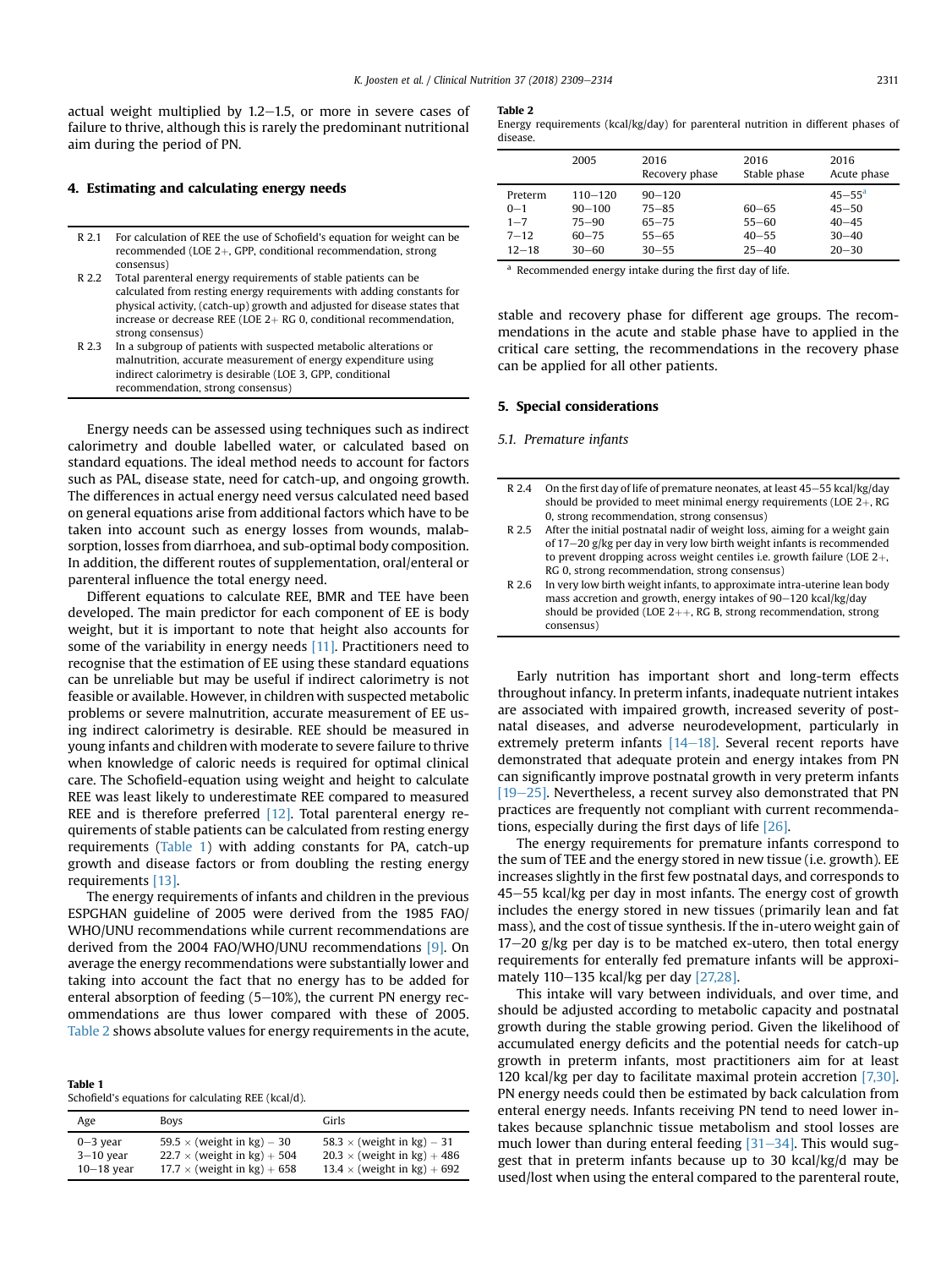energy recommendations using this method might be met with an intake of 90-120 kcal/kg/day. Moreover, estimating energy needs in the common clinical situation where infants are receiving minimal enteral feeds in addition to PN is complex. In such cases, nutrient absorption is likely to be negligible when only low milk volumes ( $\leq$ 25 ml/kg/day) are administered. In such cases, it might be considered prudent to ignore the energy provided by enteral feeds.

In revising this chapter from the 2005 recommendations, we conducted a systematic review aimed at identifying RCTs or other high quality trial designs performed between 2005 and 2016 that examined energy intakes during PN. This failed to identify any such studies in neonates. This is due to multiple reasons but exemplifies the inadequate basis for any firm recommendations. Over the last 10 years whilst there has been a greater understanding of protein and other nutrient needs, the optimal level of energy intake for preterm infants via PN has yet to be determined. In addition, there has been little work that determines the optimal protein:energy ratio, and only a few studies have examined the differing effect on nitrogen retention of lipid intake, or lipid compared to carbohydrate as an energy source [\[35\].](#page-5-0) There is also a potential danger in estimating PN energy needs based on estimated enteral requirements, particularly because disease severity is frequently different when comparing infants fed by PN to those able to tolerate full enteral feeds, and because prescribed intakes are frequently not achieved in clinical practice [\[3\].](#page-4-0) Several studies show that actual PN intakes maybe 20% less than those prescribed where there is inadequate attention paid to nutritional management in complex clinical environments. The use of concentrated PN formulations may improve this.

Finally, the choice of outcome measures deserves to be highlighted. Typically, macronutrient intakes have been determined by assessing the effect on growth or nitrogen retention, whereas micronutrient requirements more frequently explore the impact on functional outcome, for example iron and anaemia, or minerals and bone density. When considering total energy intake, the potential adverse effects of rapid catch-up growth on later metabolic function must be balanced against potential neuro-cognitive benefit. More recently, data has emerged to show that inadequate energy intake is independently associated with the development of severe retinopathy of prematurity (ROP) [\[36\].](#page-5-0) Whilst RCTs are required to determine causality, the strength and potential importance of this data, combined with the clinical situation where actual intakes are lower than prescribed, mean it may be prudent to aim at the upper rather than the lower end of the intake range. Hyperglycaemia is common especially in sick ELBW infants. Clinical management varies between units (either decreasing carbohydrate infusion rates, or using insulin) as does the glucose level at which intervention is deemed appropriate. There are no RCTs exploring these issues and further discussion is beyond the scope of this chapter.

### 5.2. Pediatric intensive care unit (PICU)

```
5.2.1. General PICU patients
```
- R 2.8 In the stable phase of critical illness energy requirements can be increased by ~1.3 times REE to enable growth and catch-up growth and further increased in the recovery phase (LOE2-, RG 0, conditional recommendation, strong consensus)
- R 2.9 Withholding PN for 1 week in critically ill children while giving micronutrients can be considered (LOE1+, RG B, conditional recommendation, consensus)

Acute injury, infection or a surgical insult induces a metabolic response that is proportional to the magnitude, nature, and duration of the injury. This response is characterized by a brief hypometabolic and hypermetabolic phase. This hypermetabolic phase is catabolic in nature. The pathways of energy production are altered and alternative substrates are used as a result of the loss of control of energy substrate utilization by their availability. The duration of this catabolic response in most critically ill children however might be short [\[37\].](#page-5-0) During the acute phase, endogenous production of energy provides the majority of energy requirements irrespective of the exogenous provided amount of energy. This results in a considerable risk for an energy imbalance which is associated with poor outcomes and energy adequacy is associated with lower mortality [\[38,39\]](#page-5-0).

During the stable/recovery phase of critical illness REE values are a useful guide for energy intake. In mechanically ventilated children the optimal method for determining energy intake in these phases is measuring EE with indirect calorimetry. Nutritional requirements for critically ill children vary widely between individuals. Studies have shown that within-day variations in EE measurements are small  $[40-44]$  $[40-44]$ . A temporary increase of REE is seen in children after major operations (a REE peak  $2-4$  h after surgery and a return to baseline levels by  $12-24$  h  $[45]$ ), and in septic neonates a 20% increase in REE day  $1-3$  and a 40% increase in REE during the recovery phase compared to the acute phase compared to normal REE for weight and age [\[46,47\]](#page-5-0).

A single measurement may serve to assess the energy need of the individual child and guide nutritional therapy. However, in most clinical settings the lack of availability of indirect calorimetry means that prediction equations have to be used. Prediction equations may not reliably predict EE meaning there is a risk for under and overfeeding.

A variety of equations have been developed as a surrogate estimate of REE but all have failed to predict EE with acceptable precision  $[42, 44, 48-53]$  $[42, 44, 48-53]$ . However, in most infants and children reasonable values for REE can be derived from Schofield's formula for weight but there is no rationale to add stress or activity factors to resting energy requirements [\[1\].](#page-4-0)

In the acute phase energy intake is equal or lower to measured EE, thereafter energy intake should be increased to account for tissue repair and growth. The optimal nutrition support in the critical ill child, including the optimal route and doses of macronutrient supplementation, and especially the timing of the parenteral macronutrient supplementation is unknown. In previously well-nourished adults, the omission of PN during the first week in ICU lowered the incidence of new infections, enhanced recovery and reduced healthcare costs [\[54,55\]](#page-5-0). Omitting PN early during critical illness reduced ICU-acquired weakness in adults, most likely by a more efficient activation of autophagy [\[56\].](#page-5-0) On the contrary, the administration of PN in a rabbit model of acute critical illness suppresses autophagy in skeletal muscle and liver [\[57\]](#page-5-0). Besides, early PN does not prevent wasting of skeletal muscle in the acute phase of critical illness, but increases adipose tissue deposition in the muscle compartments [\[58\]](#page-5-0). In the majority of critically ill children, the acute metabolic stress period typically lasts no more than  $1-2$  days.

The first evidence with regard to the timing of macronutrient supplementation from PN in critically ill children has been provided by the PEPaNIC trial [\[59\]](#page-5-0). This large international multicentre randomized controlled trial in 1440 critically ill term newborns, infants, and children compared early initiation of supplemental PN (initiated within 24 h after admission) with late PN (withholding PN up to day 8) in the PICU, while administering micronutrients [\[59\]](#page-5-0). Withholding PN significantly reduced the number of new infections, the time on a ventilator, kidney failure, and the length of

R 2.7 Reasonable parenteral energy requirements after the acute phase of critical illness can be estimated from REE (LOE 2-, RG 0, conditional recommendation, strong consensus)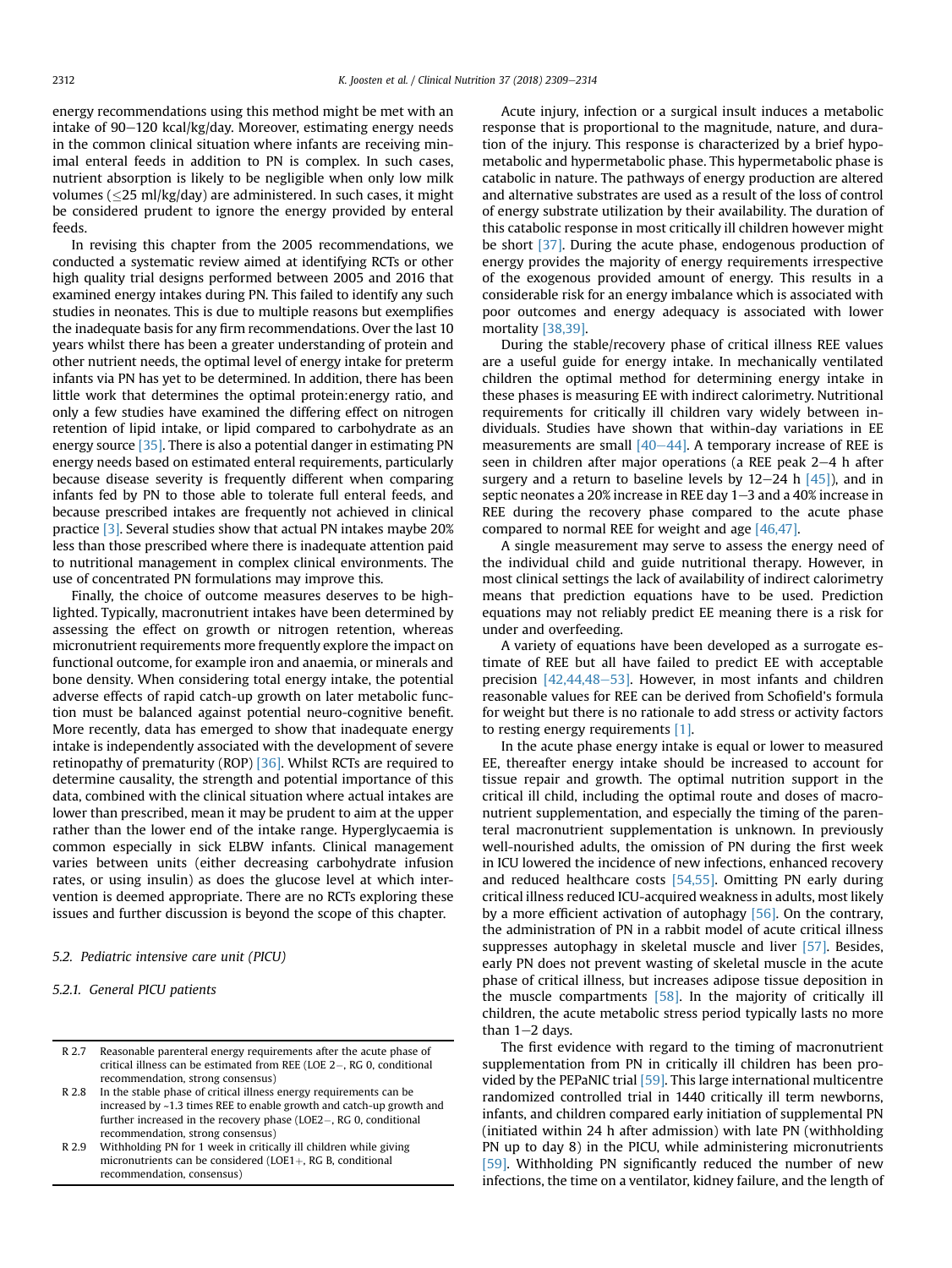<span id="page-4-0"></span>stay in the PICU and the hospital. Children randomized to the late-PN group received a mixture of Glucose 5% and NaCl 0.9% at, respectively, 60% and 40% of the total flow rate that is required to obtain optimal hydration, as prescribed by the attending physician, taking into account the volume of EN and the volume of micronutrients that is being delivered. Late PN increased the incidence of hypoglycaemia (<40 mg/dl) from 4.8% to 9.1%. No refractory hypoglycaemic incidents occurred, and hypoglycaemia did not affect the effect of late PN on any of the outcome measures. Despite these impressive results this study suffers from some limitations, mainly due to the possibility that children in the PN group may not have needed PN provision, may have been overfed with PN and the possibility that ICU findings may not be generalized to children with chronic diseases. Although in this RCT withholding PN was beneficial, the optimum length of time for which long PN should be withheld is unknown.

It is unclear how rapidly enteral energy intake can be increased without the risk of adverse effects. After the acute phase an energy intake of  $1.4-1.5$  times measured REE has been suggested to be optimal [\[41,60\].](#page-5-0) In a systematic review in which 9 studies were included it was concluded that a minimum intake of 57 kcal/kg/day and 1.5 g protein/kg/day were required to achieve a protein anabolic state [\[61\]](#page-5-0).

## 5.2.2. Traumatic brain injury PICU patients

Patient with traumatic brain injury differ from other critically ill patients because they frequently require drugs (sedatives, analgesics, barbiturates, muscle relaxants) and techniques such as hypothermia that modify metabolic status. The metabolic rate depends on the level of consciousness, presence of infection or other injuries, temperature, and posturing responses.

Both an increased and decreased REE have been measured in children after head trauma  $[62-67]$  $[62-67]$ .

However, tailoring of energy intakes is important because studies have shown that the amount of nutrition in the first 5 days was related to death in traumatic brain injury (TBI) patients; every 10-kcal/kg decrease in caloric intake was associated with a  $30-40\%$ increase in mortality rates [\[66\]](#page-5-0). Early initiation and achieving full caloric intake were both positively correlated with shorter length of ICU stay [\[67\]](#page-5-0). It is recommended that without further data for children with TBI the adult guidelines, adjusted for weight, should be considered when providing nutritional support to pediatric patients with TBI [31]. It is recommended that enteral nutritional support should begin by 72 h with full replacement by 7 days [\[68\].](#page-5-0)

## Conflict of interest

Dr Embleton declares he has received research funding from Danone Early Life Nutrition, Prolacta Bioscience US and the National Institutes for Health Research UK. Dr Embleton also declares travel support or lecture honoraria from Nestle Nutrition Institute, Baxter, Abbot Nutrition and Fresenius-Kabi. Dr Embleton holds no shares or other financial relationships.

Dr Joosten declares he has received research funding from Danone. Dr Joosten holds no shares or other financial relationships.

### References

- [1] [Mehta NM, Compher C. A.S.P.E.N. clinical guidelines: nutrition support of the](http://refhub.elsevier.com/S0261-5614(18)31163-4/sref1) [critically ill child. J Parenter Enter Nutr 2009;33:260](http://refhub.elsevier.com/S0261-5614(18)31163-4/sref1)-[76](http://refhub.elsevier.com/S0261-5614(18)31163-4/sref1).
- [2] [Martorell R. Physical growth and development of the malnourished child:](http://refhub.elsevier.com/S0261-5614(18)31163-4/sref2) [contributions from 50 years of research at INCAP. Food Nutr Bull 2010;31:](http://refhub.elsevier.com/S0261-5614(18)31163-4/sref2) [68](http://refhub.elsevier.com/S0261-5614(18)31163-4/sref2)e[82.](http://refhub.elsevier.com/S0261-5614(18)31163-4/sref2)
- [3] [De Curtis M, Senterre J, Rigo J. Estimated and measured energy content of](http://refhub.elsevier.com/S0261-5614(18)31163-4/sref3) [infant formulas. J Pediatr Gastroenterol Nutr 1986;5:746](http://refhub.elsevier.com/S0261-5614(18)31163-4/sref3)-[9](http://refhub.elsevier.com/S0261-5614(18)31163-4/sref3).
- [4] [Rigo J, Senterre T. Parenteral nutrition. In: Buenocore G, Bracci R,](http://refhub.elsevier.com/S0261-5614(18)31163-4/sref4) [Weindling M, editors. Neonatology a practical approach to neonatal diseases.](http://refhub.elsevier.com/S0261-5614(18)31163-4/sref4) Springer-Verlag Italia:  $2012$ . p.  $311-9$ .
- [5] [Ferrer-Lorente R, Fern](http://refhub.elsevier.com/S0261-5614(18)31163-4/sref5)á[ndez-L](http://refhub.elsevier.com/S0261-5614(18)31163-4/sref5)ó[pez JA, Alemany M. Estimation of the metab](http://refhub.elsevier.com/S0261-5614(18)31163-4/sref5) [olizable energy equivalence of dietary proteins. Eur J Nutr 2007;46:1](http://refhub.elsevier.com/S0261-5614(18)31163-4/sref5)-[11.](http://refhub.elsevier.com/S0261-5614(18)31163-4/sref5) [Epub.](http://refhub.elsevier.com/S0261-5614(18)31163-4/sref5)
- [6] [FAO OMS. Besoins](http://refhub.elsevier.com/S0261-5614(18)31163-4/sref6) énergé[tique et besins en prot](http://refhub.elsevier.com/S0261-5614(18)31163-4/sref6)éines [Rapport d'un comit](http://refhub.elsevier.com/S0261-5614(18)31163-4/sref6)é [sp](http://refhub.elsevier.com/S0261-5614(18)31163-4/sref6)é[cial mixte FAO/OMS d'experts. Gen](http://refhub.elsevier.com/S0261-5614(18)31163-4/sref6)ève: FAO and OMS; 1973. p.  $1-123$  $1-123$ .
- [7] Senterre T, Terrin G, De Curtis M, Rigo J, Parenteral nutrition in premature in[fants. In: Guandalini S, Dhawan A, Branski D, editors. Textbook of pediatric](http://refhub.elsevier.com/S0261-5614(18)31163-4/sref7) [gastroenterology, hepatology and nutrition: a comprehensive guide to practice.](http://refhub.elsevier.com/S0261-5614(18)31163-4/sref7) [New York: Springer International Publishing Switzerland; 2016. p. 73](http://refhub.elsevier.com/S0261-5614(18)31163-4/sref7)–[86](http://refhub.elsevier.com/S0261-5614(18)31163-4/sref7).
- [8] Danforth Ir E. Diet and obesity. Am I Clin Nutr  $1985:41(5 \text{ SunDL}):1132-45$  $1985:41(5 \text{ SunDL}):1132-45$ . [9] [FAO/WHO/UNU Expert Consultation. Human energy requirements. Rome:](http://refhub.elsevier.com/S0261-5614(18)31163-4/sref9) [World Health Organization; 2004.](http://refhub.elsevier.com/S0261-5614(18)31163-4/sref9)
- [10] [Torun B. Energy requirements of children and adolescents. Public Health Nutr](http://refhub.elsevier.com/S0261-5614(18)31163-4/sref10)  $2005:8(7A):968-93$  $2005:8(7A):968-93$
- [11] [Duro D, Rising R, Cole C, Valois S, Cedillo M, Lifshitz F. New equations for](http://refhub.elsevier.com/S0261-5614(18)31163-4/sref11) [calculating the components of energy expenditure in infants. J Pediatr](http://refhub.elsevier.com/S0261-5614(18)31163-4/sref11) [2002;140:534](http://refhub.elsevier.com/S0261-5614(18)31163-4/sref11)-[9](http://refhub.elsevier.com/S0261-5614(18)31163-4/sref11).
- [12] [Sentongo TA, Tershakovec AM, Mascarenhas MR, Watson MH, Stallings VA.](http://refhub.elsevier.com/S0261-5614(18)31163-4/sref12) [Resting energy expenditure and prediction equations in young children with](http://refhub.elsevier.com/S0261-5614(18)31163-4/sref12) failure to thrive. J Pediatr  $2000:136:345-50$ .
- [13] [Joosten KF, Kerklaan D, Verbruggen SC. Nutritional support and the role of the](http://refhub.elsevier.com/S0261-5614(18)31163-4/sref13) [stress response in critically ill children. Curr Opin Clin Nutr Metab Care](http://refhub.elsevier.com/S0261-5614(18)31163-4/sref13)  $2016:19(3):226-33.$  $2016:19(3):226-33.$
- [14] [Ehrenkranz RA, Das A, Wrage LA, Poindexter BB, Higgins RD, Stoll BJ, et al.](http://refhub.elsevier.com/S0261-5614(18)31163-4/sref14) Early nutrition mediates the infl[uence of severity of illness on extremely LBW](http://refhub.elsevier.com/S0261-5614(18)31163-4/sref14) infants. Pediatr Res  $2011:69:522-9$  $2011:69:522-9$  $2011:69:522-9$ .
- [15] [Ehrenkranz RA, Dusick AM, Vohr BR, Wright LL, Wrage LA, Poole WK. Growth](http://refhub.elsevier.com/S0261-5614(18)31163-4/sref15) [in the neonatal intensive care unit in](http://refhub.elsevier.com/S0261-5614(18)31163-4/sref15)fluences neurodevelopmental and [growth outcomes of extremely low birth weight infants. Pediatrics 2006;117:](http://refhub.elsevier.com/S0261-5614(18)31163-4/sref15)  $1253 - 61$  $1253 - 61$
- [16] [Embleton NE, Pang N, Cooke RJ. Postnatal malnutrition and growth retarda](http://refhub.elsevier.com/S0261-5614(18)31163-4/sref16)[tion: an inevitable consequence of current recommendations in preterm in](http://refhub.elsevier.com/S0261-5614(18)31163-4/sref16)[fants? Pediatrics 2001;107:270](http://refhub.elsevier.com/S0261-5614(18)31163-4/sref16)-[3](http://refhub.elsevier.com/S0261-5614(18)31163-4/sref16).
- [17] [Stephens BE, Walden RV, Gargus RA, Tucker R, McKinley L, Mance M, et al.](http://refhub.elsevier.com/S0261-5614(18)31163-4/sref17) [First-week protein and energy intakes are associated with 18-month devel](http://refhub.elsevier.com/S0261-5614(18)31163-4/sref17)[opmental outcomes in extremely low birth weight infants. Pediatrics](http://refhub.elsevier.com/S0261-5614(18)31163-4/sref17) 2009:123:1337-[43.](http://refhub.elsevier.com/S0261-5614(18)31163-4/sref17)
- [18] [Isaacs EB, Morley R, Lucas A. Early diet and general cognitive outcome at](http://refhub.elsevier.com/S0261-5614(18)31163-4/sref18) [adolescence in children born at or below 30 weeks gestation. J Pediatr](http://refhub.elsevier.com/S0261-5614(18)31163-4/sref18) 2009:155:229-[34.](http://refhub.elsevier.com/S0261-5614(18)31163-4/sref18)
- [19] [Maas C, Mitt S, Full A, Arand J, Bernhard W, Poets CF, et al. A historic cohort](http://refhub.elsevier.com/S0261-5614(18)31163-4/sref19) [study on accelerated advancement of enteral feeding volumes in very pre](http://refhub.elsevier.com/S0261-5614(18)31163-4/sref19)[mature infants. Neonatology 2013;103:67](http://refhub.elsevier.com/S0261-5614(18)31163-4/sref19)-[73](http://refhub.elsevier.com/S0261-5614(18)31163-4/sref19).
- [20] [Moltu SJ, Blakstad EW, Strommen K, Almaas AN, Nakstad B, Ronnestad A, et al.](http://refhub.elsevier.com/S0261-5614(18)31163-4/sref20) [Enhanced feeding and diminished postnatal growth failure in very-low-birth](http://refhub.elsevier.com/S0261-5614(18)31163-4/sref20)[weight infants. J Pediatr Gastroenterol Nutr 2014;58:344](http://refhub.elsevier.com/S0261-5614(18)31163-4/sref20)-[51.](http://refhub.elsevier.com/S0261-5614(18)31163-4/sref20)
- [21] [Morgan C, McGowan P, Herwitker S, Hart AE, Turner MA. Postnatal head](http://refhub.elsevier.com/S0261-5614(18)31163-4/sref21) [growth in preterm infants: a randomized controlled parenteral nutrition](http://refhub.elsevier.com/S0261-5614(18)31163-4/sref21) study. Pediatrics  $2014:133:$ e $120-8$ .
- [22] [Senterre T, Rigo J. Optimizing early nutritional support based on recent rec](http://refhub.elsevier.com/S0261-5614(18)31163-4/sref22)[ommendations in VLBW infants and postnatal growth Restriction. J Pediatr](http://refhub.elsevier.com/S0261-5614(18)31163-4/sref22) Gastroenterol Nutr 2011:53:536-[42.](http://refhub.elsevier.com/S0261-5614(18)31163-4/sref22)
- [23] [Senterre T, Rigo J. Reduction in postnatal cumulative nutritional de](http://refhub.elsevier.com/S0261-5614(18)31163-4/sref23)ficit and [improvement of growth in extremely preterm infants. Acta Paediatr](http://refhub.elsevier.com/S0261-5614(18)31163-4/sref23) [2012;101:e64](http://refhub.elsevier.com/S0261-5614(18)31163-4/sref23)-[70.](http://refhub.elsevier.com/S0261-5614(18)31163-4/sref23)
- [24] [Vlaardingerbroek H, Vermeulen MJ, Rook D, van den Akker CH, Dorst K,](http://refhub.elsevier.com/S0261-5614(18)31163-4/sref24) Wattimena JL, et al. Safety and effi[cacy of early parenteral lipid and high-dose](http://refhub.elsevier.com/S0261-5614(18)31163-4/sref24) [amino acid administration to very low birth weight infants. J Pediatr](http://refhub.elsevier.com/S0261-5614(18)31163-4/sref24) 2013:163:638-[44.](http://refhub.elsevier.com/S0261-5614(18)31163-4/sref24)
- [25] [Tan M, Abernethy L, Cooke R. Improving head growth in preterm infants](http://refhub.elsevier.com/S0261-5614(18)31163-4/sref25)-[a](http://refhub.elsevier.com/S0261-5614(18)31163-4/sref25) [randomised controlled trial II: MRI and developmental outcomes in the](http://refhub.elsevier.com/S0261-5614(18)31163-4/sref25) first [year. Arch Dis Child Fetal Neonatal Ed 2008;93:F342](http://refhub.elsevier.com/S0261-5614(18)31163-4/sref25)-[6](http://refhub.elsevier.com/S0261-5614(18)31163-4/sref25).
- [26] [Lapillonne A, Carnielli VP, Embleton ND, Mihatsch W. Quality of newborn](http://refhub.elsevier.com/S0261-5614(18)31163-4/sref26) [care: adherence to guidelines for parenteral nutrition in preterm infants in](http://refhub.elsevier.com/S0261-5614(18)31163-4/sref26) [four European countries. BMJ Open 2013;3:e003478.](http://refhub.elsevier.com/S0261-5614(18)31163-4/sref26)
- [27] [Koletzko B, Goulet O, Hunt J, Krohn K, Shamir R. Guidelines on Paediatric](http://refhub.elsevier.com/S0261-5614(18)31163-4/sref27) [Parenteral Nutrition of the European Society of Paediatric Gastroenterology,](http://refhub.elsevier.com/S0261-5614(18)31163-4/sref27) [Hepatology and Nutrition \(ESPGHAN\) and the European Society for Clinical](http://refhub.elsevier.com/S0261-5614(18)31163-4/sref27) [Nutrition and Metabolism \(ESPEN\), supported by the European Society of](http://refhub.elsevier.com/S0261-5614(18)31163-4/sref27) [Paediatric Research \(ESPR\). J Pediatr Gastroenterol Nutr 2005;41\(Suppl. 2\):](http://refhub.elsevier.com/S0261-5614(18)31163-4/sref27)  $S1 - 87$  $S1 - 87$ .
- [28] [Leitch CA, Denne SC. Energy. In: Tsang RC, Uauy R, Koletzko B, Zlotkin SH,](http://refhub.elsevier.com/S0261-5614(18)31163-4/sref28) [editors. Nutrition of the preterm infant. Cincinnati, OH: Digital Educating](http://refhub.elsevier.com/S0261-5614(18)31163-4/sref28) Publishing, Inc; 2005. p.  $2\overline{3} - 44$ .
- [30] [Thureen PJ, Hay Jr WW. Intravenous nutrition and postnatal growth of the](http://refhub.elsevier.com/S0261-5614(18)31163-4/sref30) [micropremie. Clin Perinatol 2000;27:197](http://refhub.elsevier.com/S0261-5614(18)31163-4/sref30)-[219](http://refhub.elsevier.com/S0261-5614(18)31163-4/sref30).
- [31] [van der Schoor SR, Wattimena DL, Huijmans J, Vermes A, van Goudoever JB.](http://refhub.elsevier.com/S0261-5614(18)31163-4/sref31) [The gut takes nearly all: threonine kinetics in infants. Am J Clin Nutr 2007;86:](http://refhub.elsevier.com/S0261-5614(18)31163-4/sref31)  $1132 - 8.$  $1132 - 8.$  $1132 - 8.$
- [32] [van der Schoor SR, Stoll B, Wattimena DL, Büller HA, Tibboel D, Burrin DG,](http://refhub.elsevier.com/S0261-5614(18)31163-4/sref32) [et al. Splanchnic bed metabolism of glucose in preterm neonates. Am J Clin](http://refhub.elsevier.com/S0261-5614(18)31163-4/sref32) [Nutr 2004;79:831](http://refhub.elsevier.com/S0261-5614(18)31163-4/sref32)-[7](http://refhub.elsevier.com/S0261-5614(18)31163-4/sref32).